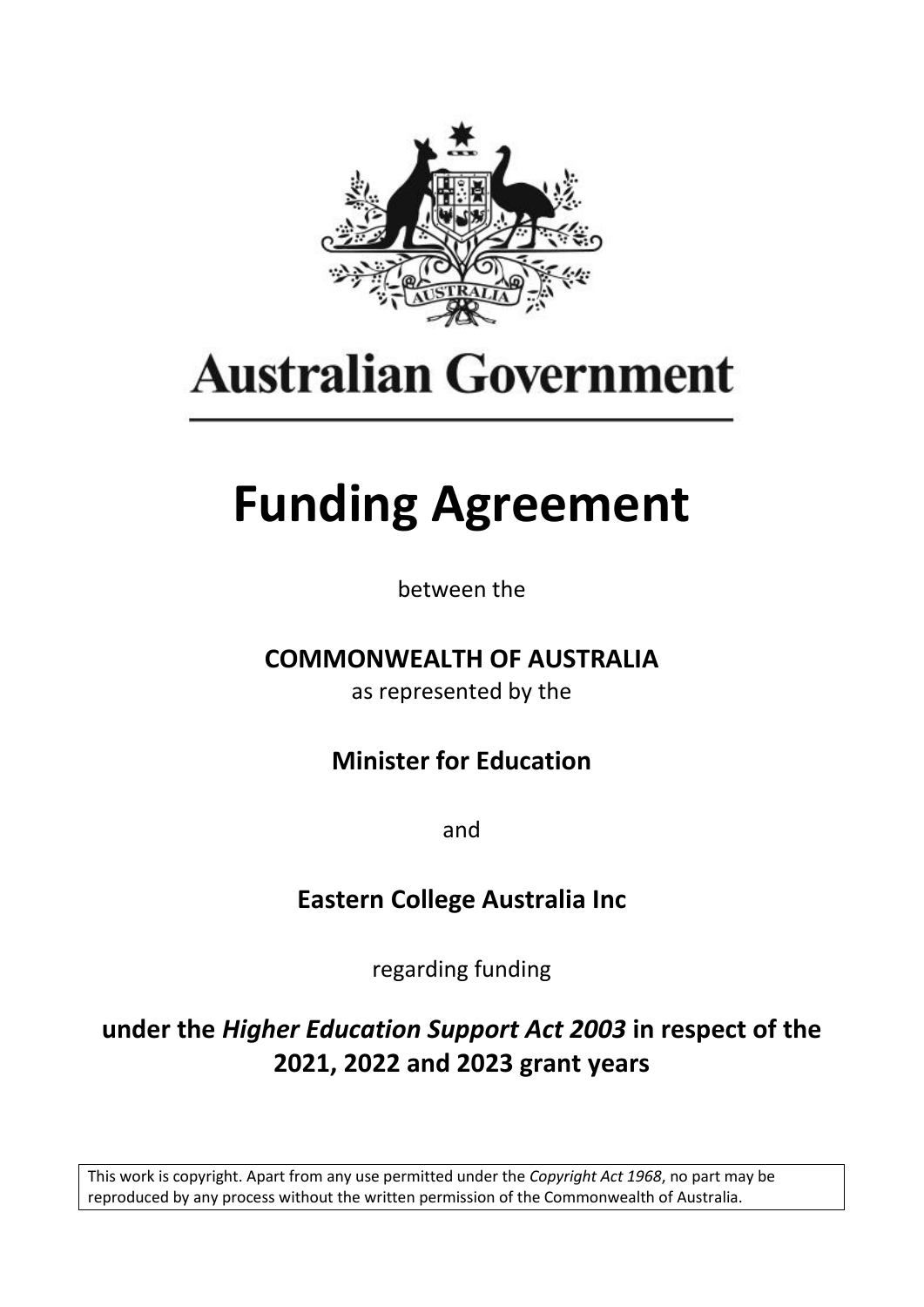This page has been intentionally left blank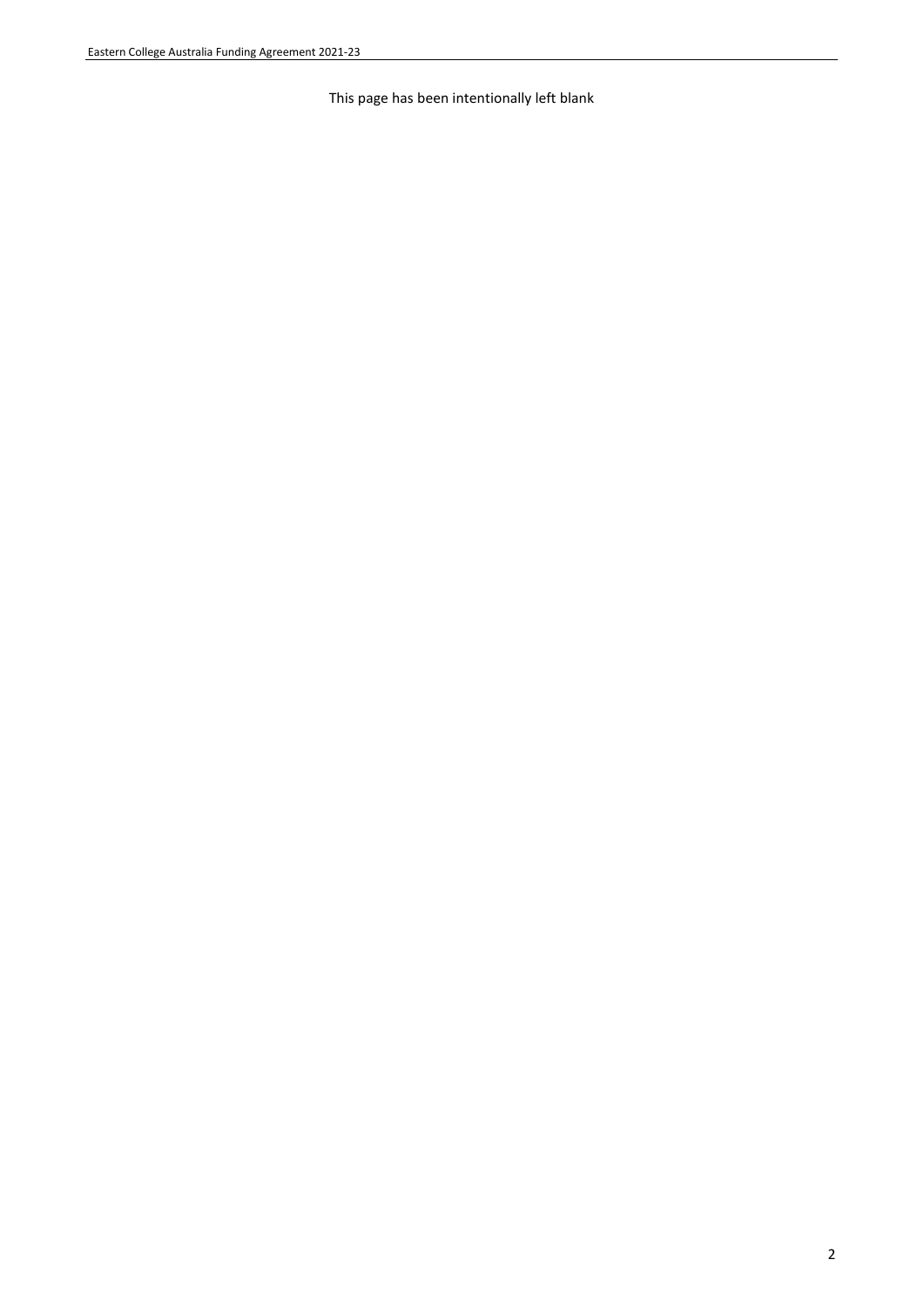# **Parties and Recitals**

**THIS AGREEMENT** is made on the date on which it is executed by the Commonwealth of Australia

# **BETWEEN**

**THE COMMONWEALTH OF AUSTRALIA** represented by the Minister for Education ('the Commonwealth') [ABN 12 862 898 150]

# AND

**Eastern College Australia**, **5 Burwood Highway WANTIRNA VIC 3152** ('Provider') [ABN 61 551 855 405]

# **RECITALS**

- A. The Provider meets the requirements of paragraph 30-1(1)(b) of HESA.
- B. This funding agreement meets the requirements under subsection 30-25(1) of HESA in respect of the 2021, 2022 and 2023 grant years.
- C. Entering into this agreement is a requirement under subparagraph 30-1(1)(b)(iii) of HESA for a Commonwealth Grant to be payable to the Provider under Part 2-2 of HESA.
- D. Subject to subsections 30-25(2A) and 30-25(2B) of HESA, this funding agreement specifies conditions to which the Commonwealth Grant is subject that are additional to the conditions that apply to the Commonwealth Grant under Division 36 of HESA.
- E. Under section 36-65 of HESA, the Provider must comply with this funding agreement.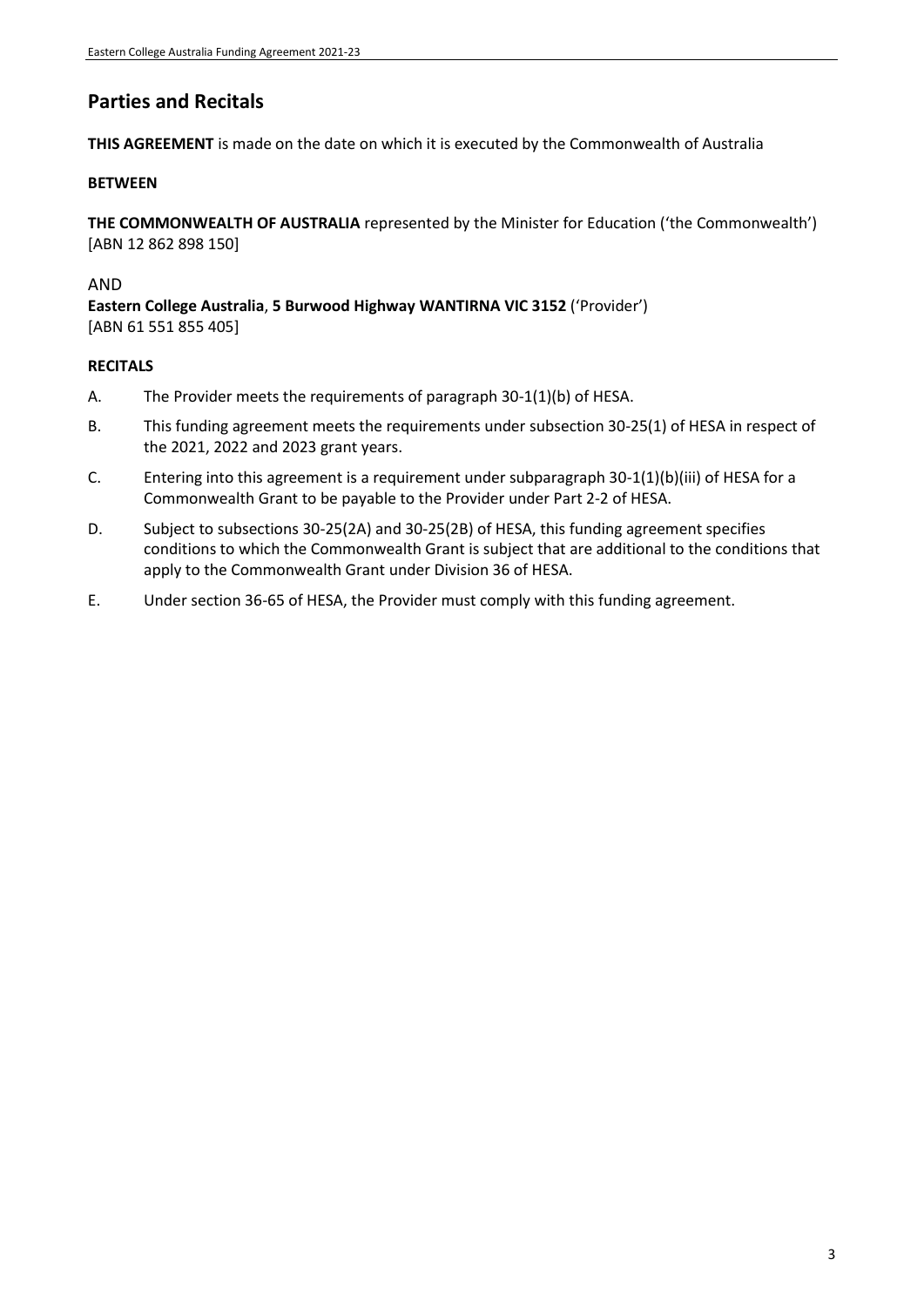# **NOW IT IS AGREED** as follows:

# **PART A: Commonwealth Grant Scheme funding**

*Commonwealth Grant Scheme funding amount and payment arrangements*

- 1. The Commonwealth will pay to the Provider the CGS funding amount for the 2021, 2022 and 2023 Grant Years, calculated in accordance with Division 33 of HESA.
- 2. The Commonwealth will notify the Provider, before the start of each Grant Year covered by this agreement, about the CGS advances that will be paid to the Provider in respect of amounts expected to become payable for the relevant Grant Years under subsection 164-10(1) of HESA.
- 3. Amounts payable as CGS advances may be adjusted throughout the relevant Grant Year based on information provided to the Commonwealth by the Provider.
- 4. CGS advances made in respect of a Grant Year will be reconciled with CGS funding payable to the Provider for the relevant year. This reconciliation will occur in the year following the Grant Year when actual student enrolment data for the Grant Year is finalised and provided to the Commonwealth. If the amount of an advance paid to the Provider exceeds the amount that becomes payable to the Provider, the Commonwealth will seek recovery of the overpaid amount from the Provider under subsection 164-10(1A) of HESA.
- 5. To ensure the Provider is able to keep operating and employing staff in the aftermath of the COVID-19 pandemic, the Commonwealth has created the Higher Education Continuity Guarantee (HECG) as a program under the *Other Grants Guidelines (Education) 2012*. The Commonwealth will provide grants to eligible providers under the HECG for the Grant Years 2021, 2022 and 2023. The HECG has colloquially been referred to as the 'CGS funding guarantee' for the relevant Grant Years.

# *Estimates of Commonwealth supported places*

6. The Provider must provide accurate and timely estimates of Commonwealth supported places, including the number of grandfathered students and non-grandfathered students expected to study in Commonwealth supported places, for the current year and future years, as required by the Commonwealth.

# *Provision of other data*

7. The Provider must provide data relating to revised transparency arrangements as requested, including in relation to admissions processes and the cost of teaching and scholarship. This includes providing the data in the form and at the times required by the Commonwealth to support the national admissions platform.

# **PART B: Allocation of places**

#### *Maximum basic grant amount*

8. The maximum basic grant amounts specified for the purposes of subsection 30-27(6) of HESA, for the Grant Years covered by this agreement, are set out in Table 1a of Appendix 1. Appendix 1 also contains additional conditions in relation to the maximum basic grant amount with which the Provider must comply.

#### *Allocation of Commonwealth supported places*

- 9. The total number of Commonwealth supported places allocated to the Provider under paragraph 30-10(1)(b), for grandfathered and non-grandfathered students in each funding cluster for the Grant Years covered by this agreement, are set out in Table 2a, Table 2b and Table 2c of Appendix 2.
- 10. Any places allocated at the postgraduate level are for non-research courses of study and exclude any course which is subject to Ministerial determination under paragraph 36-15(2)(b) of HESA.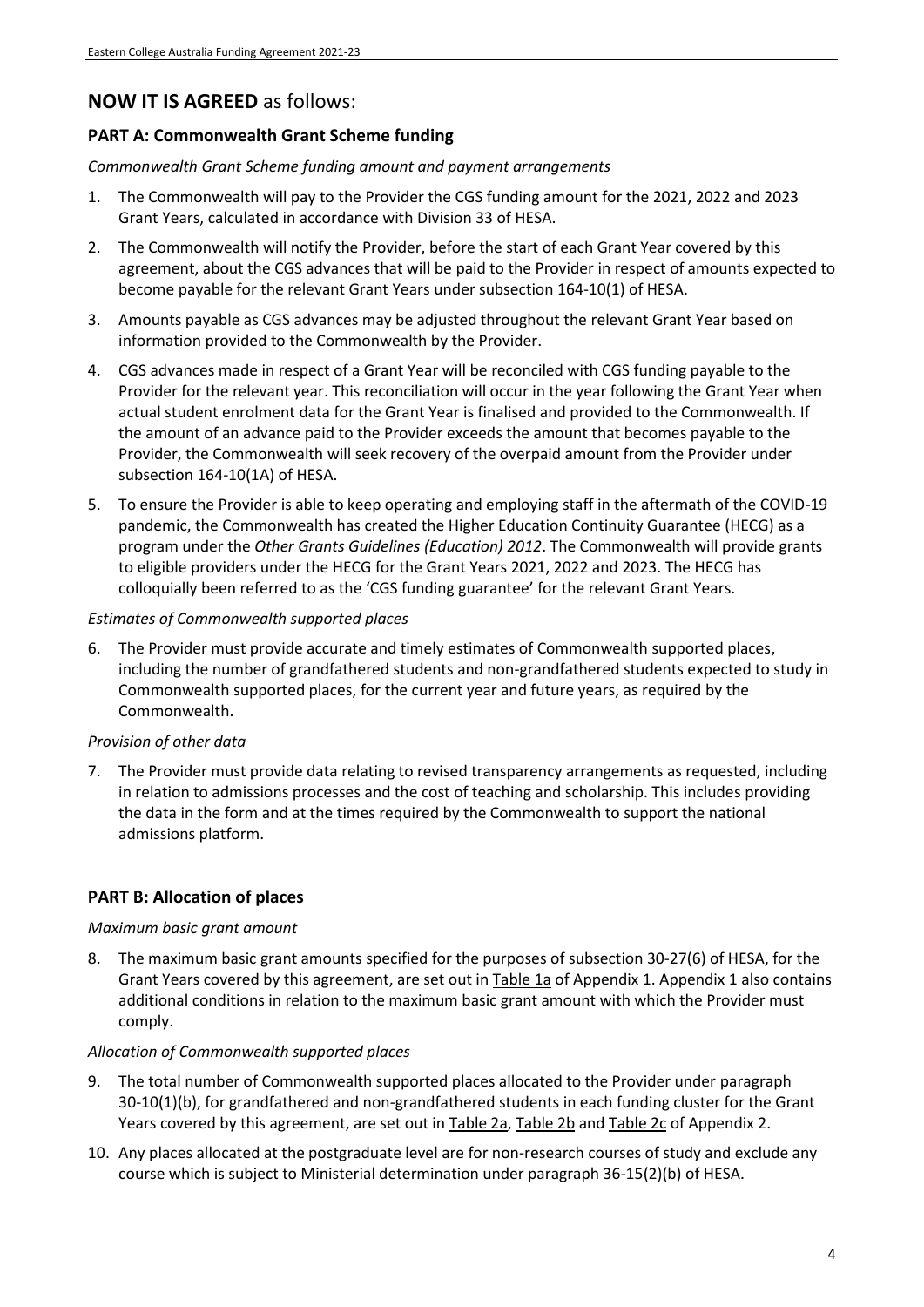- 11. The amount of funding advanced to the Provider as an amount expected to become payable under HESA for the Grant Years covered by this agreement will initially be calculated on the basis of the Provider's MBGA specified in Appendix 1. If the Provider is unable to deliver the places detailed in Table 2a, Table 2b or Table 2c of Appendix 2 it must notify the Commonwealth as soon as practicable.
- 12. The Provider must not transfer any allocation of Commonwealth supported places between undergraduate and postgraduate courses of study.
- 13. The Provider may be audited to check whether actual enrolments in Commonwealth supported places align with Table 2a, Table 2b or Table 2c of Appendix 2.

# **PART C: Other conditions and requirements**

# *Clinical placements and practicums*

- 14. For a course that is accredited under section 49 of the National Law, the Provider must ensure that each student enrolled in the course has access to clinical placements in accordance with the approved accreditation standard for the profession.
- 15. For a course that provides a pathway to professional certification or registration, where that certification or registration requires the completion of a clinical or practicum placement (for example in initial teacher education, engineering or social work) the Provider must ensure that each student enrolled in that course has access to clinical placements or practicums in accordance with the relevant professional accreditation standards.

# *New campuses and campus closures*

- 16. The Provider must use the Commonwealth supported places it is allocated under this agreement to deliver courses of study at the campus(es) or educational facility(ies) listed in Table 1 and Table 2 below.
- 17. The Provider must obtain the Commonwealth's prior written approval if the Provider proposes to enrol Commonwealth supported students in a course of study that is, or is to be undertaken, primarily at an educational facility, other than one of the Provider's campuses listed below in Table 1 or approved educational facilities listed below in Table 2.
- 18. Similarly, if the Provider proposes to close a campus or approved educational facility where Commonwealth supported students are enrolled, the Provider must obtain the Commonwealth's prior written approval.

# **Table 1: Provider's campuses**

| <b>Name</b><br>of campus      |     |  |
|-------------------------------|-----|--|
| <b>Wanti</b><br>------<br>*Па | N/A |  |

# **Table 2: Approved educational facility**

| Name of educational facility |  |  |
|------------------------------|--|--|
| N                            |  |  |

*Closures of courses*

- 19. Before closing any of the following types of undergraduate and postgraduate courses of study in which Commonwealth supported students have been enrolled for two or more years (including a major within a course of study), the Provider must consult the Commonwealth and obtain the Commonwealth's approval for the closure of the course:
	- 19.1. courses that prepare students for entry to any occupation that is experiencing a Skills Shortage;
	- 19.2. courses the closure of which would be likely to create a Skills Shortage in an occupation because the Provider is the sole or dominant provider of the national skill base for that occupation;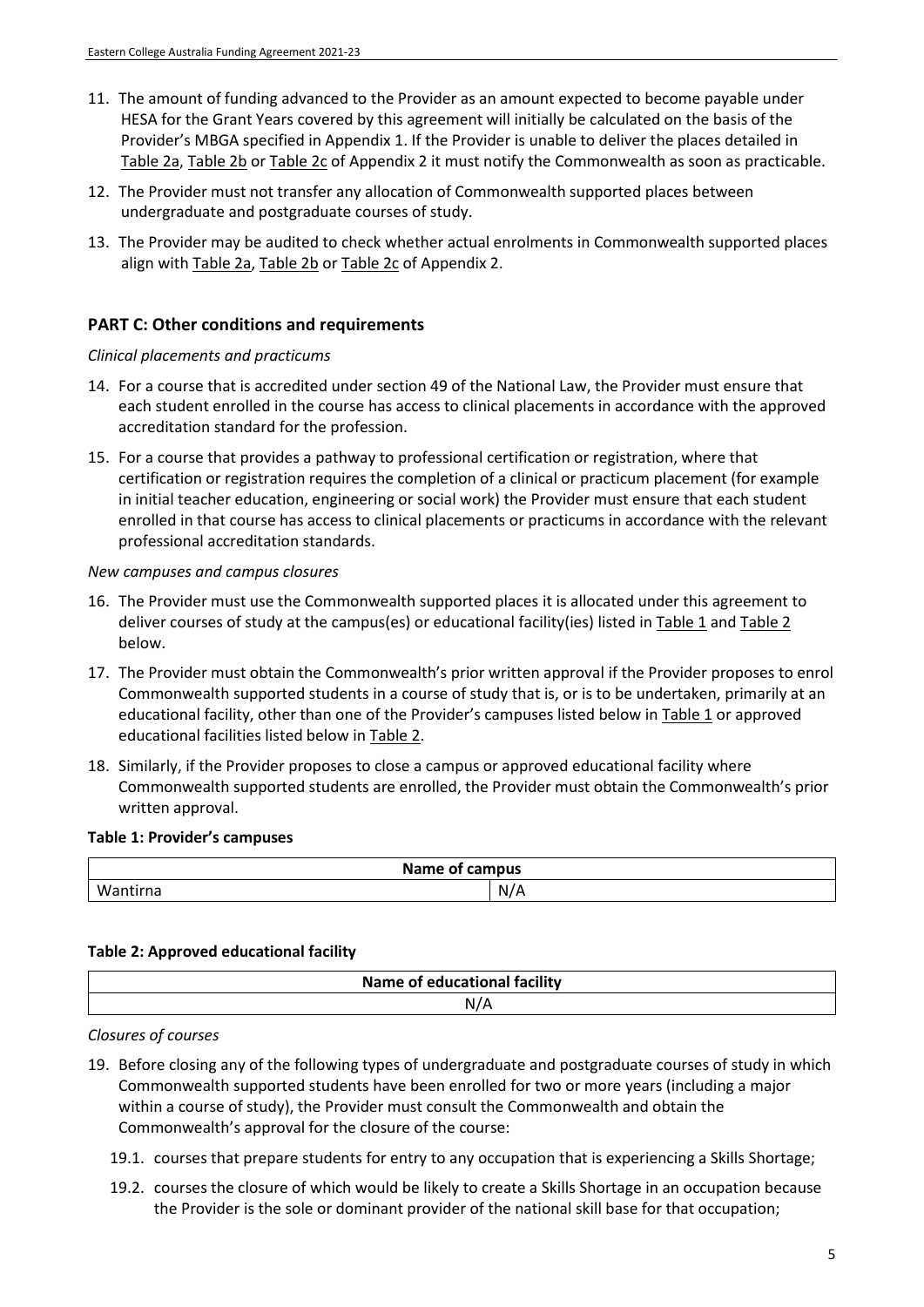- 19.3. specialised courses directed at the regional economy, the closure of which is likely, in the Commonwealth's opinion, to create serious detriment to the skills base of a regional economy; and
- 19.4. courses in areas of priority under the Job-ready Graduates package, for example in science, engineering, computing, allied health, education and languages.
- 20. In making a decision to approve a course closure under clause 19, the Commonwealth will:
	- 20.1. seek to reach a mutually agreeable arrangement with the Provider regarding the course closure;
	- 20.2. have regard to student demand for the course, the financial viability of the course, the justification provided for a proposed course closure by the Provider and other relevant factors;
	- 20.3. assist the Provider to explore options to retain the course, including through cooperation with another provider or the movement of Commonwealth supported places to another provider (where applicable); and
	- 20.4. not unreasonably withhold approval for a course closure so as to place an unreasonable financial burden on the Provider or place the Provider in a financially unviable position in regard to the Provider's overall financial status.

#### *Applicable law and jurisdiction*

- 21. The laws of the Australian Capital Territory apply to the interpretation of this agreement.
- 22. The parties agree to submit to the non-exclusive jurisdiction of the courts of the Australian Capital Territory and any courts which have jurisdiction to hear appeals from any of these courts in respect to any dispute under this agreement.

#### *Entire agreement, variation and severance*

- 23. This agreement, and the HESA, record the entire agreement between the parties in relation to its subject matter. Any previous agreement covering the relevant Grant Years is terminated and replaced by this agreement on the date this agreement is made.
- 24. Except for action the Commonwealth is expressly authorised or required to take elsewhere in this agreement or HESA, no variation of this agreement is binding unless it is agreed in writing and signed by the parties.
- 25. If a court or tribunal says any provision of this agreement has no effect or interprets a provision to reduce an obligation or right, this does not invalidate, or restrict the operation of, any other provision.

#### *Notices*

- 26. A party giving notice under this agreement must do so in writing or by Electronic Communication:
	- 26.1. if given by the Provider, marked for the attention of the First Assistant Secretary of the Higher Education Division of the Department of Education, Skills and Employment or other person as notified in writing by the Commonwealth to the Provider; or
	- 26.2. if given by the Commonwealth, marked for the attention of the Executive Principal or other person as notified in writing by the Provider to the Commonwealth;

and must be hand delivered or sent by pre-paid post or Electronic Communication to the address specified in this clause.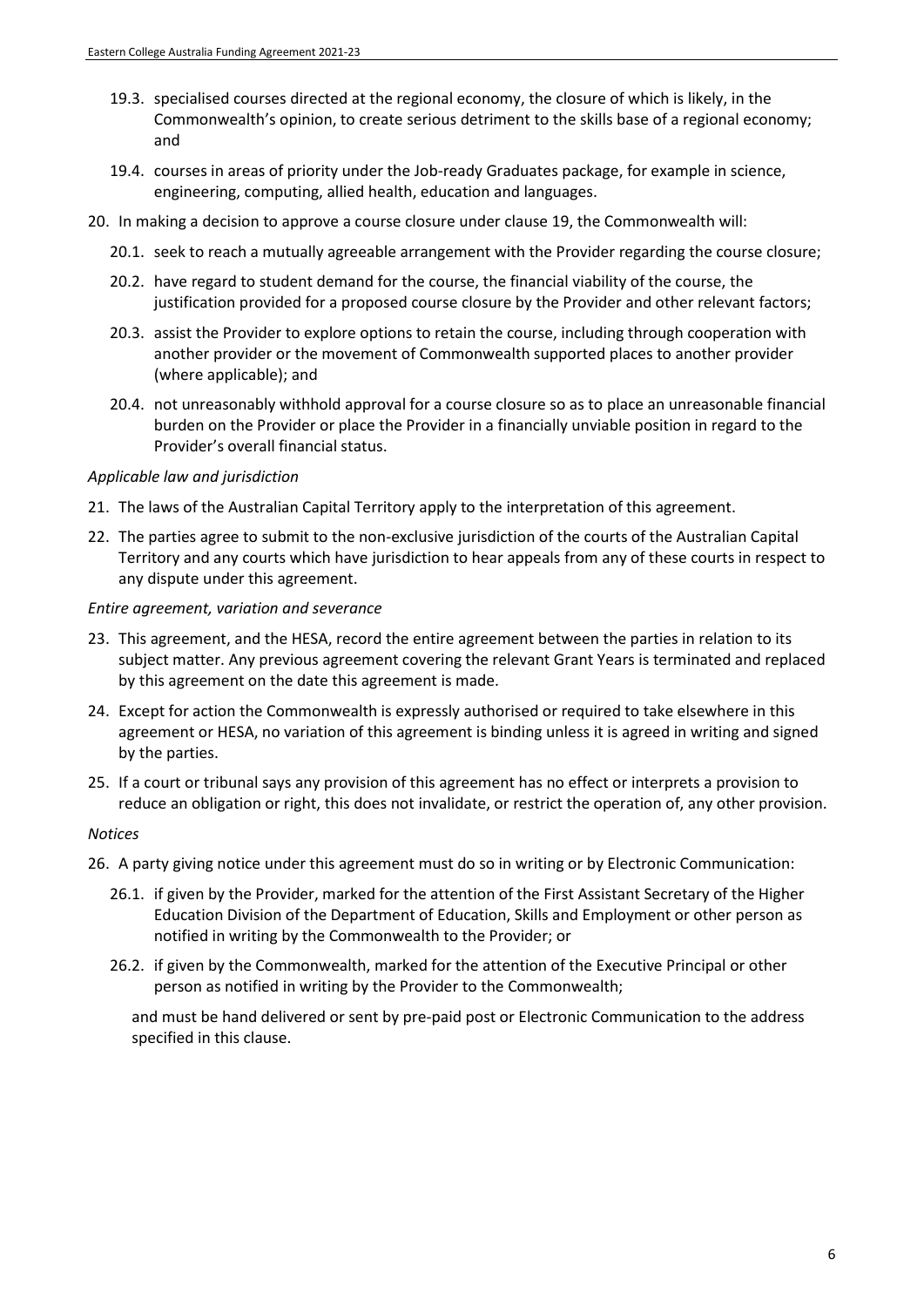The address for notices to the Commonwealth is:

First Assistant Secretary Higher Education Division Department of Education, Skills and Employment 50 Marcus Clarke Street GPO Box 9880 CANBERRA ACT 2601 Email: [cgs@dese.gov.au](mailto:cgs@dese.gov.au)

The address for notices to the Provider is:

5 Burwood Highway WANTIRNA VIC 3152 [tmeyers@eastern.edu.au](mailto:tmeyers@eastern.edu.au)

- 27. A notice given under clause 26 is taken to be received:
	- 27.1. if hand delivered, on delivery;
	- 27.2. if sent by pre-paid post, 6 business days after the date of posting; or
	- 27.3. if sent by Electronic Communication, at the time that would be the time of receipt under section 14A of the *Electronic Transactions Act 1999*.

*Interpretation*

28. In this agreement including Attachment A and appendices, unless the contrary intention appears:

**'ABN'** has the same meaning as in section 41 of the *A New Tax System (Australian Business Number) Act 1999*;

**'CGS'** means Commonwealth Grant Scheme;

**'Commonwealth Grant'** is the grant payable to the Provider under Part 2-2 (Commonwealth Grant Scheme) of HESA;

**'course of study'** has the same meaning as in subclause 1(1) of Schedule 1 of HESA;

**'EFTSL'** has the same meaning as in subclause 1(1) of Schedule 1 of HESA;

**'Electronic Communication'** has the same meaning as in subsection 5(1) of the *Electronic Transactions Act 1999*;

**'funding clusters'** has the same meaning as set out in subclause 1(1) of Schedule 1 of HESA;

**'Grant Year'** has the same meaning as in subclause 1(1) of Schedule 1 of HESA;

**'HESA'** means the *Higher Education Support Act 2003*;

**'maximum basic grant amount' or 'MBGA'** has the same meaning as in subclause 1(1) of Schedule 1 of HESA;

**'National Law'** means (a) for a state or territory other than Western Australia – the Health Practitioner Regulation National Law as set out in the Schedule to the *Health Practitioner Regulation National Law Act 2009 (Qld)* as it applies (with or without modification) as a law of the State or Territory; and (b) for Western Australia – the legislation enacted by the *Health Regulation National Law (WA) Act 2010* that corresponds to the Health Practitioner Regulation National Law;

**'number of Commonwealth supported places'** has the same meaning as in subclause 1(1) of Schedule 1 of HESA;

**'postgraduate course of study'** has the same meaning as in subclause 1(1) of Schedule 1 of HESA;

**'undergraduate course of study'** has the same meaning as in subclause 1(1) of Schedule 1 of HESA.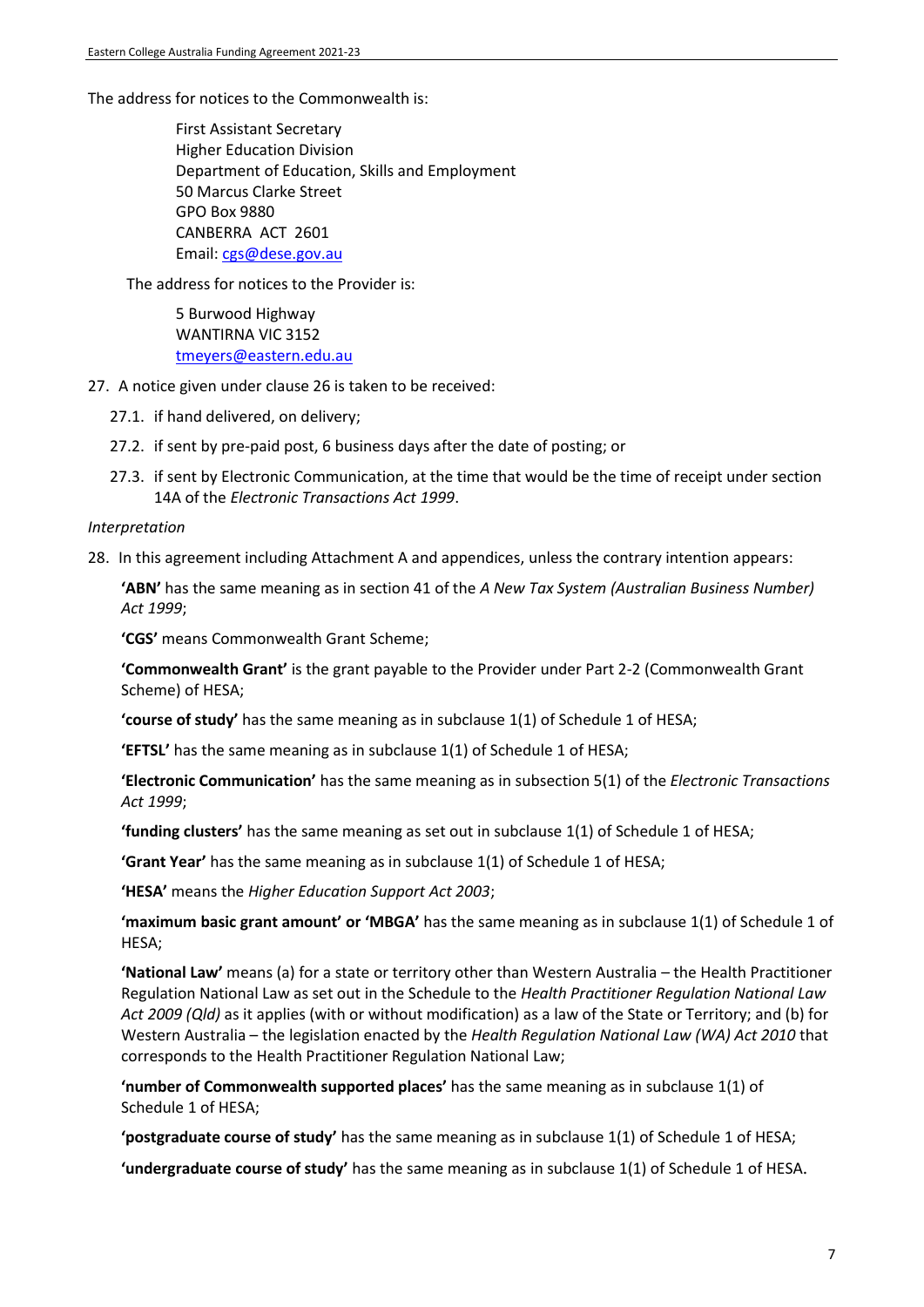- 29. In this agreement, unless the contrary intention appears:
	- 29.1. words in the singular include the plural and vice versa;
	- 29.2. clause headings or words in bold format are inserted for convenience only, and have no effect in limiting or extending the language of provisions;
	- 29.3. all references to dollars are to Australian dollars;
	- 29.4. unless stated otherwise, a reference to legislation is to legislation of the Commonwealth, as amended from time to time;
	- 29.5. an uncertainty or ambiguity in the meaning of a provision of this agreement will not be interpreted against a party just because that party prepared that provision;
	- 29.6. where a word or phrase is given a defined meaning, any other part of speech or grammatical form of that word or phrase has a corresponding meaning; and
	- 29.7. where a word or phrase is not specifically defined in this agreement and the word or phrase occurs in the *Higher Education Support Act 2003*, the word or phrase will have the same meaning as in that Act.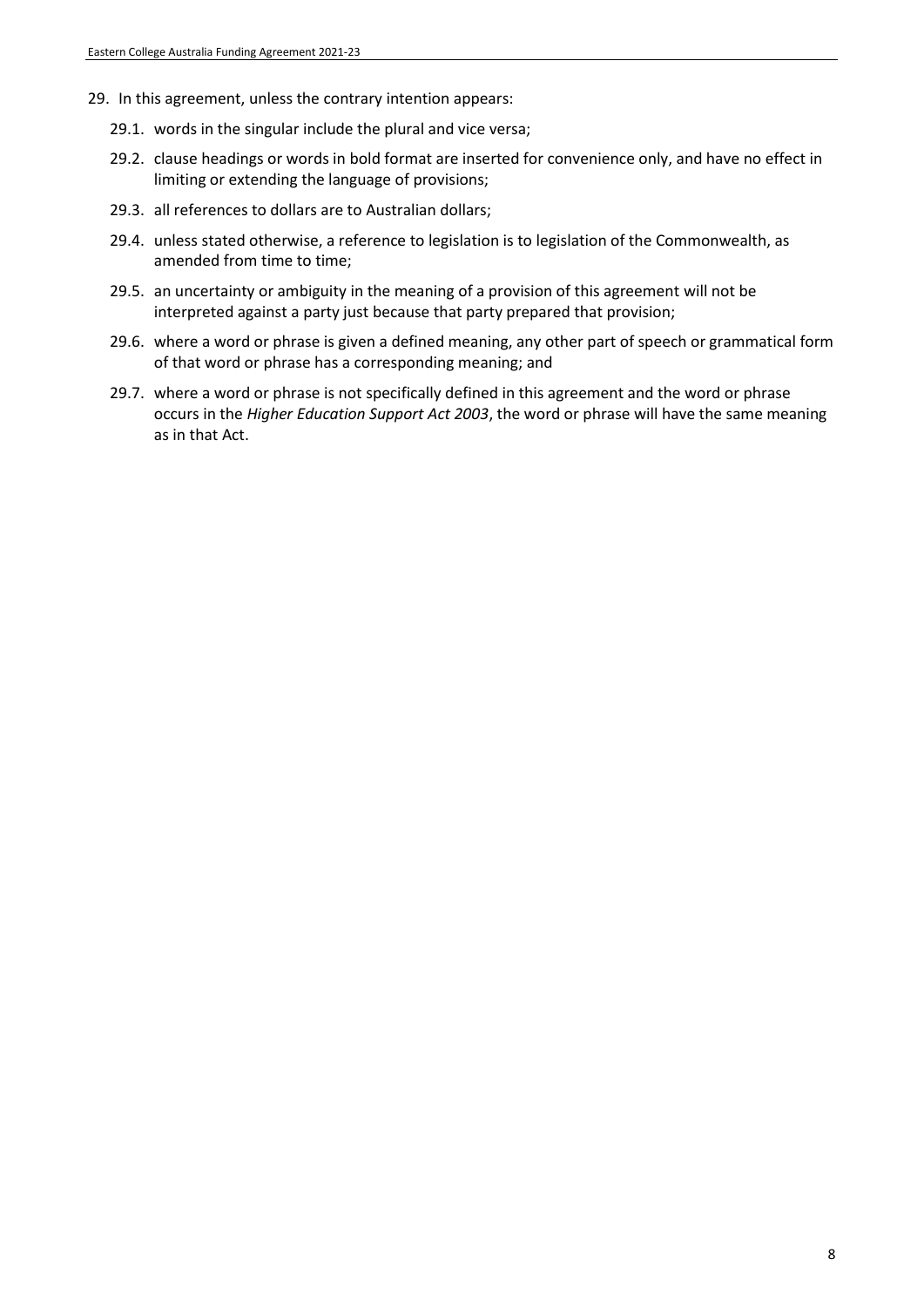# **SIGNED for and on behalf of**

THE COMMONWEALTH OF AUSTRALIA

by Danielle Donegan, Acting First Assistant Secretary, Higher Education Division of the Department of Education, Skills and Employment as delegate of the Minister for Education.

#### **Signed by**

Danielle Donegan

**Date:** 13 January 2021

**In the presence of: Signed by**  Drew Menzies-McVey

**Position of witness** 

Assistant Secretary

**SIGNED for and on behalf of** Eastern College Australia

**Signed by**  Timothy Meyers

**Position**  Executive Principal

**In the presence of: Signed by**  Cheryl J. Osment

**Position or profession of witness**  General Manager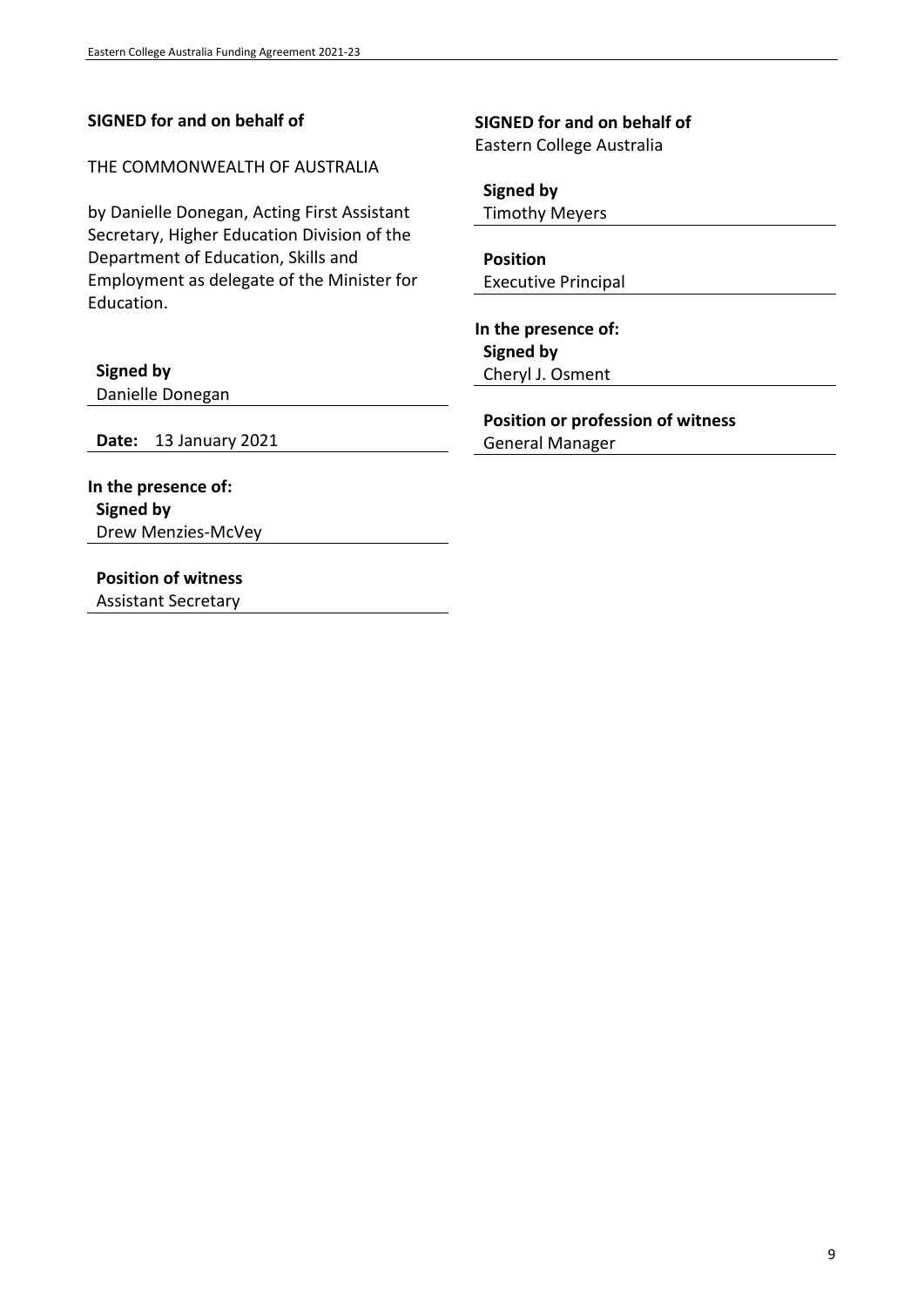#### **Appendix 1**

#### **Table 1a. MBGA for 2021-23 grant years**

| 2021 | \$791,494 |  |  |  |
|------|-----------|--|--|--|
| 2022 | \$791,589 |  |  |  |
| 2023 | \$795,902 |  |  |  |

### **Maximum basic grant amount**

1. The Provider's maximum basic grant amount is calculated by applying indexation consistent with the methodology set out in Part 5-6 of HESA.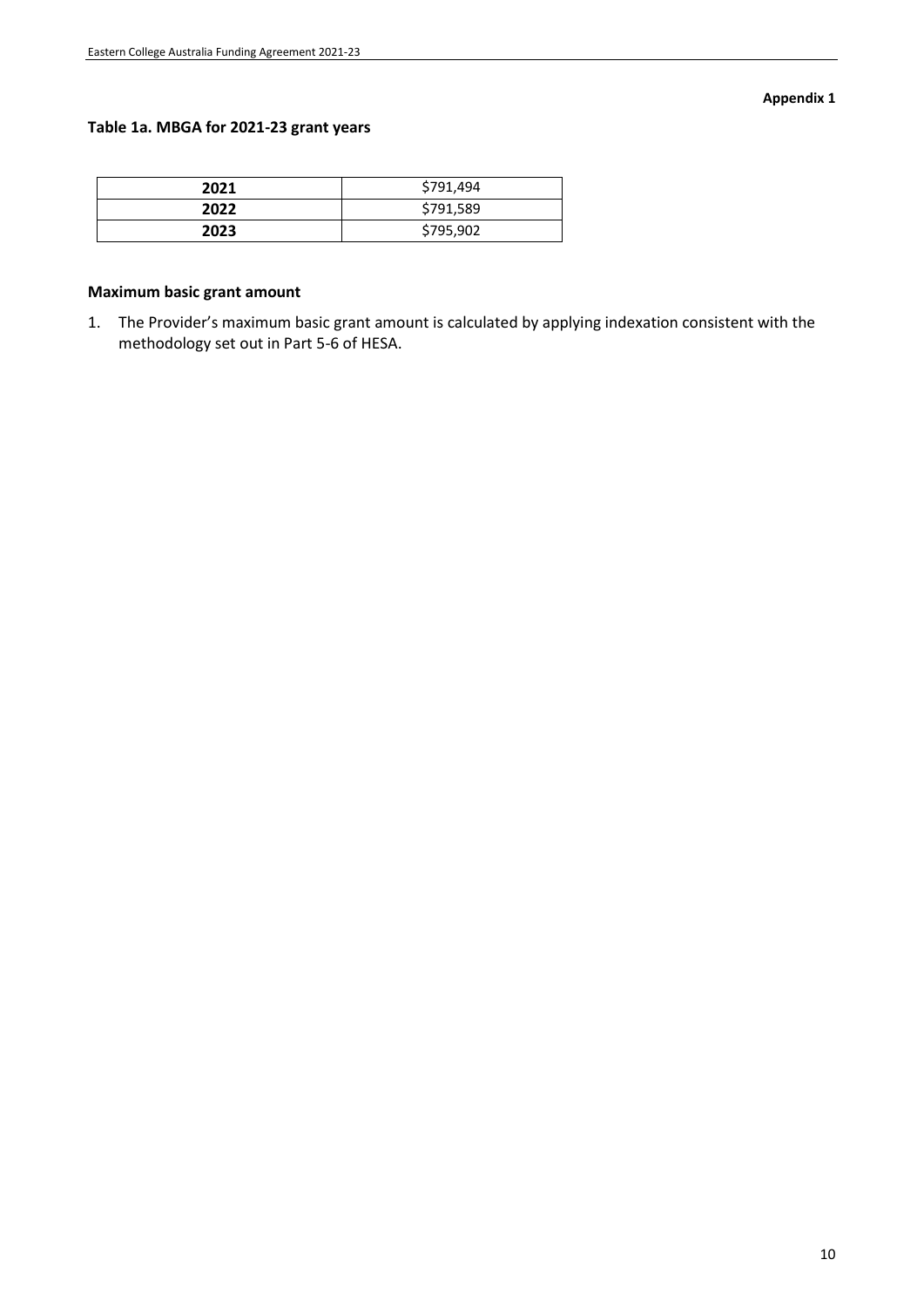# **Appendix 2**

#### **Table 2a: Allocation of Commonwealth supported places for 2021<sup>1</sup>**

#### **Non-Grandfathered Load Allocations:**

| <b>Cluster</b><br>No.   | <b>Funding cluster</b>                                                                                                                                                                                                                 | Undergraduate<br><b>Allocation</b> | Non-<br>research<br>Postgraduate<br><b>Allocation</b> | <b>Total Allocation</b> |
|-------------------------|----------------------------------------------------------------------------------------------------------------------------------------------------------------------------------------------------------------------------------------|------------------------------------|-------------------------------------------------------|-------------------------|
| 1                       | Law, Accounting, Administration, Economics,<br>Commerce, Communications, Society and<br>Culture                                                                                                                                        | 0.0                                | 0.0                                                   | 0.0                     |
| $\overline{2}$          | Education, Clinical Psychology, English,<br>Mathematics, Statistics, Allied Health, Other<br>Health, Built Environment, Computing, Visual<br>and Performing Arts, Professional Pathway<br>Psychology, Professional Pathway Social Work | 12.5                               | 8.2                                                   | 20.7                    |
| $\overline{\mathbf{3}}$ | Nursing, Indigenous and Foreign Languages,<br>Engineering, Surveying, Environmental Studies,<br>Science                                                                                                                                | 0.0                                | 0.0                                                   | 0.0                     |
| 4                       | Agriculture, Medicine, Dentistry, Veterinary<br>Science, Pathology                                                                                                                                                                     | 0.0                                | 0.0                                                   | 0.0                     |
|                         | <b>Total</b>                                                                                                                                                                                                                           | 12.5                               | 8.2                                                   | 20.7                    |

1. Figures are rounded for display, however they may contain underlying decimal places.

#### **Grandfathered load allocations**

| <b>Description of allocation</b>                                                                                                    | Undergraduate     | Non-research                      |                         |
|-------------------------------------------------------------------------------------------------------------------------------------|-------------------|-----------------------------------|-------------------------|
|                                                                                                                                     | <b>Allocation</b> | Postgraduate<br><b>Allocation</b> | <b>Total Allocation</b> |
| Law, Accounting, Administration, Economics or<br>Commerce                                                                           | 0.0               | 0.0                               | 0.0                     |
| Communications                                                                                                                      | 0.0               | 0.0                               | 0.0                     |
| The Social Studies or Behavioural Science subpart of the<br>Society and Culture part of the first funding cluster                   | 0.0               | 0.0                               | 0.0                     |
| Any other subpart of the Society and Culture part of the<br>first funding cluster                                                   | 0.0               | 0.0                               | 0.0                     |
| Education, Clinical Psychology, English, Mathematics,<br>Statistics, Allied Health, Other Health, Built Environment<br>or Computing | 21.7              | 14.2                              | 35.9                    |
| Visual and Performing Arts                                                                                                          | 0.0               | 0.0                               | 0.0                     |
| Professional Pathway Psychology, Professional Pathway<br>Social Work                                                                | 0.0               | 0.0                               | 0.0                     |
| Nursing, Indigenous and Foreign Languages, Engineering,<br>Surveying, Environmental Studies, Science                                | 0.0               | 0.0                               | 0.0                     |
| Agriculture, Medicine, Dentistry, Veterinary Science,<br>Pathology                                                                  | 0.0               | 0.0                               | 0.0                     |
| <b>Total</b>                                                                                                                        | 21.7              | 14.2                              | 35.9                    |

1. Figures are rounded for display, however they may contain underlying decimal places.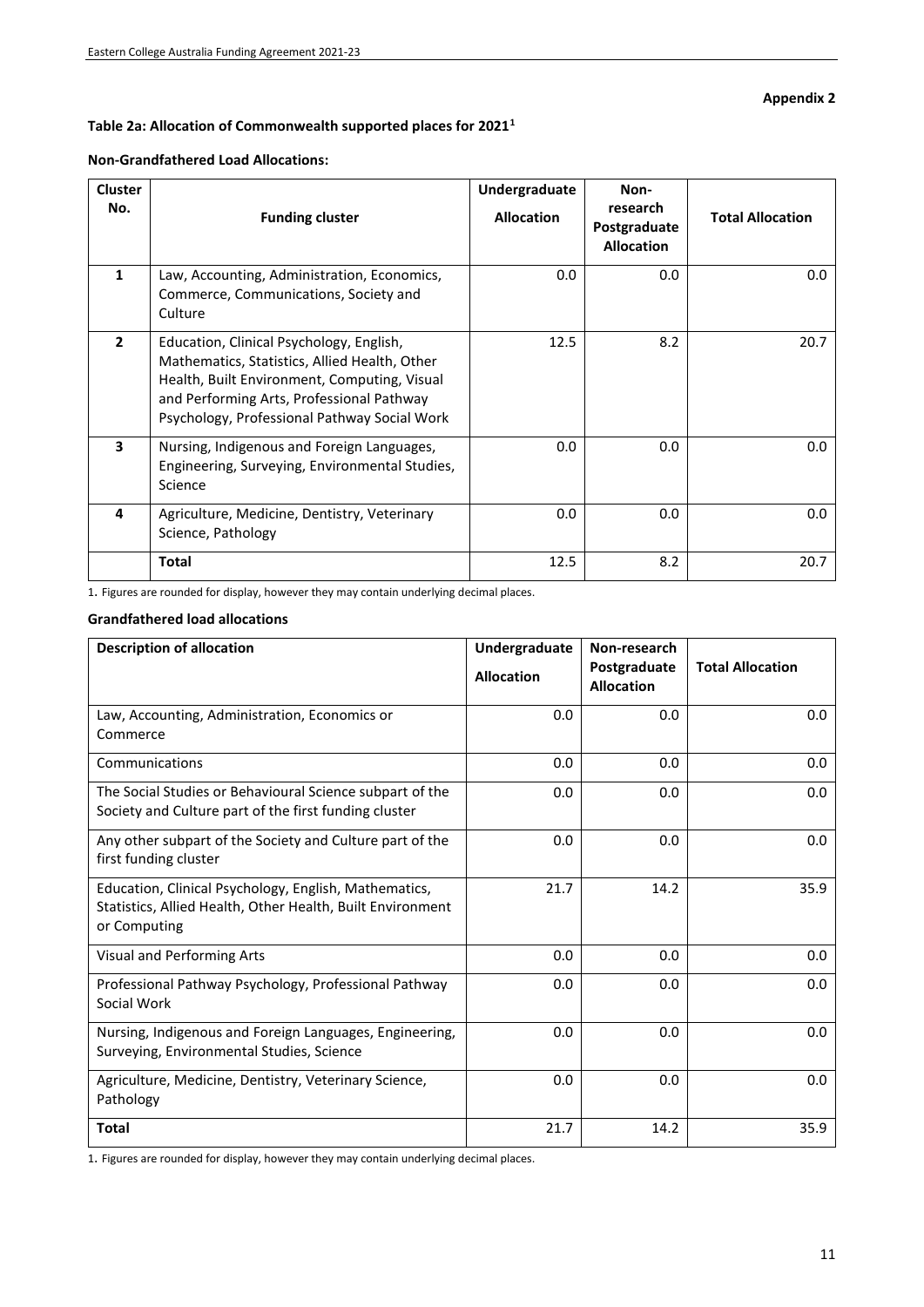#### **Table 2b: Allocation of Commonwealth supported places for 2022 1**

| <b>Cluster</b><br>No.   | <b>Funding cluster</b>                                                                                                                                                                                                                 | Undergraduate<br><b>Allocation</b> | Non-<br>research<br>Postgraduate<br><b>Allocation</b> | <b>Total Allocation</b> |
|-------------------------|----------------------------------------------------------------------------------------------------------------------------------------------------------------------------------------------------------------------------------------|------------------------------------|-------------------------------------------------------|-------------------------|
| 1                       | Law, Accounting, Administration, Economics,<br>Commerce, Communications, Society and<br>Culture                                                                                                                                        | 0.0                                | 0.0                                                   | 0.0                     |
| $\overline{2}$          | Education, Clinical Psychology, English,<br>Mathematics, Statistics, Allied Health, Other<br>Health, Built Environment, Computing, Visual<br>and Performing Arts, Professional Pathway<br>Psychology, Professional Pathway Social Work | 21.9                               | 14.4                                                  | 36.3                    |
| $\overline{\mathbf{3}}$ | Nursing, Indigenous and Foreign Languages,<br>Engineering, Surveying, Environmental Studies,<br>Science                                                                                                                                | 0.0                                | 0.0                                                   | 0.0                     |
| 4                       | Agriculture, Medicine, Dentistry, Veterinary<br>Science, Pathology                                                                                                                                                                     | 0.0                                | 0.0                                                   | 0.0                     |
|                         | <b>Total</b>                                                                                                                                                                                                                           | 21.9                               | 14.4                                                  | 36.3                    |

#### **Non-Grandfathered Load Allocations:**

1. Figures are rounded for display, however they may contain underlying decimal places.

# **Grandfathered load allocations**

| <b>Description of allocation</b>                                                                                                    | Undergraduate<br><b>Allocation</b> | Non-research<br>Postgraduate | <b>Total Allocation</b> |
|-------------------------------------------------------------------------------------------------------------------------------------|------------------------------------|------------------------------|-------------------------|
|                                                                                                                                     |                                    | <b>Allocation</b>            |                         |
| Law, Accounting, Administration, Economics or<br>Commerce                                                                           | 0.0                                | 0.0                          | 0.0                     |
| Communications                                                                                                                      | 0.0                                | 0.0                          | 0.0                     |
| The Social Studies or Behavioural Science subpart of the<br>Society and Culture part of the first funding cluster                   | 0.0                                | 0.0                          | 0.0                     |
| Any other subpart of the Society and Culture part of the<br>first funding cluster                                                   | 0.0                                | 0.0                          | 0.0                     |
| Education, Clinical Psychology, English, Mathematics,<br>Statistics, Allied Health, Other Health, Built Environment<br>or Computing | 12.3                               | 8.1                          | 20.4                    |
| Visual and Performing Arts                                                                                                          | 0.0                                | 0.0                          | 0.0                     |
| Professional Pathway Psychology, Professional Pathway<br>Social Work                                                                | 0.0                                | 0.0                          | 0.0                     |
| Nursing, Indigenous and Foreign Languages, Engineering,<br>Surveying, Environmental Studies, Science                                | 0.0                                | 0.0                          | 0.0                     |
| Agriculture, Medicine, Dentistry, Veterinary Science,<br>Pathology                                                                  | 0.0                                | 0.0                          | 0.0                     |
| <b>Total</b>                                                                                                                        | 12.3                               | 8.1                          | 20.4                    |

1. Figures are rounded for display, however they may contain underlying decimal places.